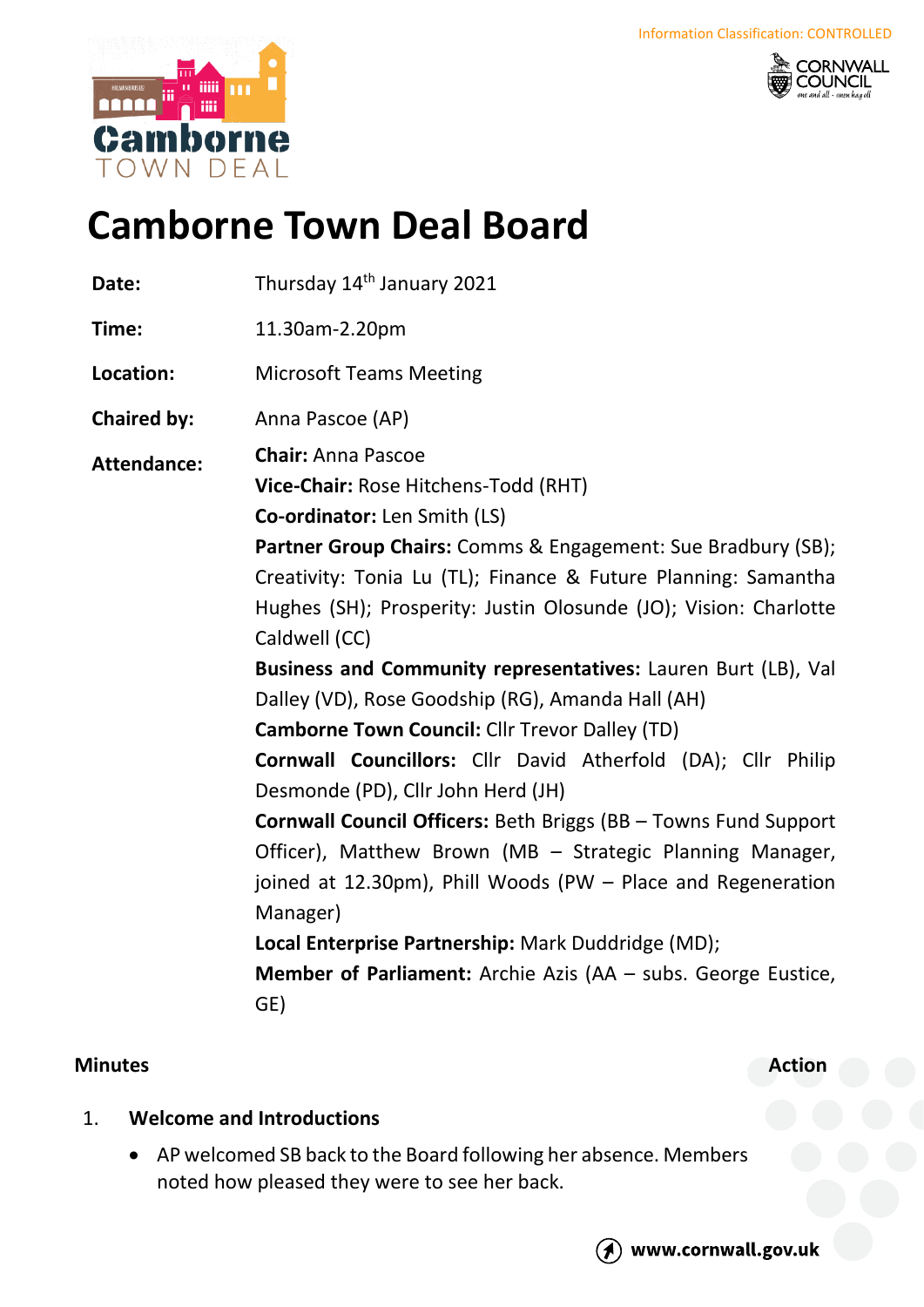# 2. **Apologies**

Apologies had been received from George Eustice MP (GE – subs. Archie Azis), Glenn Caplin-Grey (GCG – Service Director for Economic Growth), Zoe Hall (ZH); Paul White (PWh).

# 3. **Declarations of Interest**

- DA declared an interest in West Cornwall Works
- PD declared an interest due to family connection with Desmonde Associates who may submit a proposal.
- VD declared an interest in the Donald Thomas Centre.
- RHT declared an interest in West Cornwall Works and Camborne Town Council.
- JO declared an interest in Cornwall College
- CC declared an interest in the Youth Café
- SH declared an interest in the Buzz Station and any items concerning Camborne Town Council.
- AP declared an interest in any items concerning Camborne BID.
- PW declared an interest in any items concerning Cornwall Council.

# 4. **Board Attendance Register**

• This document was noted.

# 5. **Minutes of last meeting and matters arising**

- Item 10, page 5 AP requested more detail in terms of the Members of the Board they wished to be involved in future discussion, being VD, TD, JH and SH.
- JO requested it be added to this item that he had requested that the Board be advised as to a contingency plan.
- As an update on this item, LS advised that preliminary discussion with MHCLG regarding transfer of Accelerated Funds between projects had been positive and this would be picked up later in the meeting.
- PW noted that MB would be joining the meeting for discussion on the Buzz Station project later on the agenda.
- It was proposed by DA, seconded by RHT and agreed by the Board that the minutes of the meeting held on 15<sup>th</sup> December 2020 were an accurate record, subject to the minor amendments above.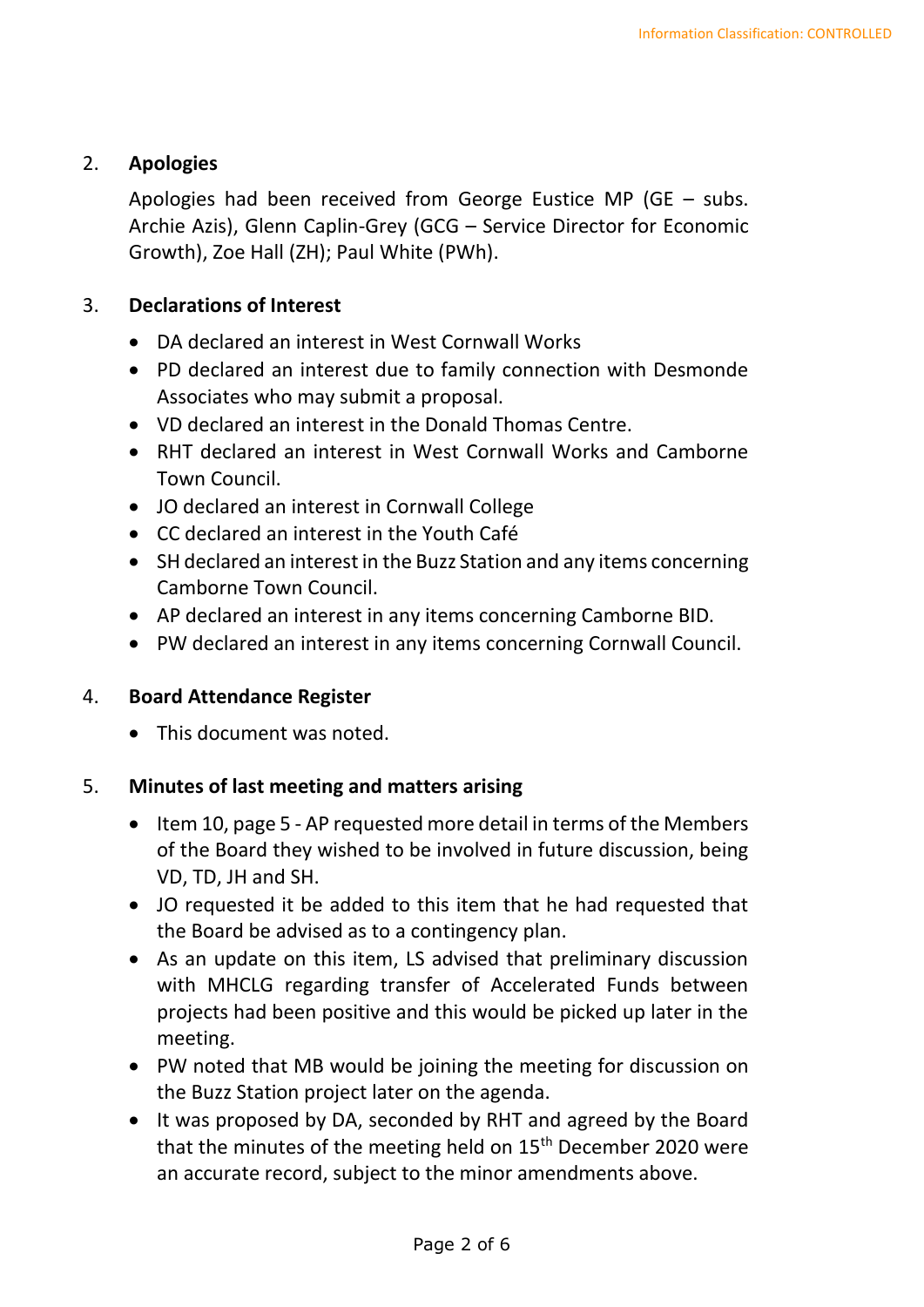#### 6. **Partner Group updates:**

- **Comms and Engagement** RHT advised that the group hadn't met formally since the last Board and that the most pressing issue was the drafting of the TIP.
- Members were requested to engage with any organisations they represented to provide letters of support, to be sent within the week.
- RHT noted there was a Deal Makers meeting coming up the following week and Members discussed the possibility of confidentially sharing the draft TIP with them.
- LS offered to attend the Deal Makers meeting and make a presentation if that would be helpful.
- Following discussion, it was agreed by the Board that the draft TIP be shared with the Deal Makers in the strictest of confidence.
- Members also agreed that the final TIP, as submitted to Government be uploaded to the website on or shortly after submission date of 29<sup>th</sup> January.
- **Creativity –** TL advised that the group had not met since the last meeting. She advised that Falmouth University architecture students were working on a project reimagining Camborne and were open to involving Board Members in this project.
- VD and TL were in discussion regarding Create CIC.
- **Prosperity** JO noted that the work of the group had been suspended but that he anticipated that the future function of the group would be to act as conduit between the Board and delivery partners in terms of monitoring and supporting project delivery.
- The Board agreed that the Prosperity Partners undertake the above functions as appropriate.
- **Finance and Future Planning** SH advised that she and LS had met with Finance to go through the budget and that the updated version (with actuals to end November) would be circulated to the Board.
- **ACTION**: BB to circulate budget with weekly update email.
- SH noted that LS would be looking at Risk Assessments more closely in February, following TIP submission.
- **Vision** CC advised that the group, with Members' agreement would be kept dormant for now, with the view to reviewing the revision quarterly should the funding be awarded.
- Members agreed this approach.

**BB**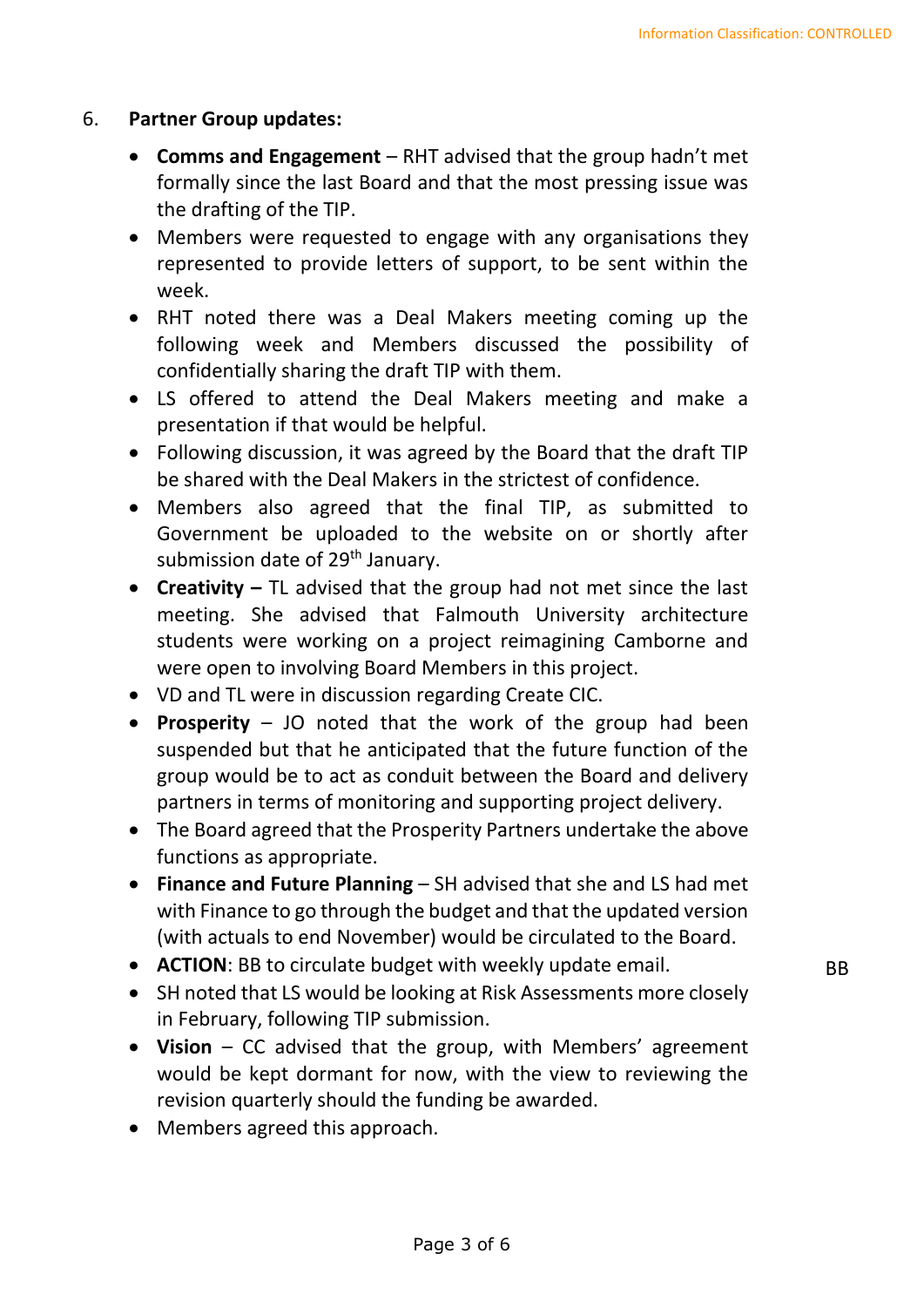## 7. **Place & Regeneration Manager's Update**

- PW updated Members as to the progress with the internal sign off process, required by Cornwall Council as accountable body, before submission to MHCLG.
- PW advised that Arup spoke highly of the Camborne TIP.
- PW noted that a report had been circulated with the agenda pack, outlining the continued Cornwall Council support for the Board following TIP submission.
- PW advised the Board that arrangements had been made to keep LS in place for additional working days, and that Cornwall Council would cover the cost of this. He noted that he and LS would discuss how best to implement those days for the benefit of the Town Deal.
- The Programme Management Office (PMO) was discussed, with PW advising that this was a resource being implemented across the four Cornish Towns to allow for efficient project delivery and management, with the economy of scale of all four towns utilising the same team.
- PW advised that this would be developed further once Heads of Terms had been agreed, following TIP decision process.
- Some Members requested more detail on this proposal in order to understand how it would work and felt the Board should have involvement in shaping the process.
- PW noted that the intention was to ensure a coordinated approach across all four Cornish towns, and advised that additional detail would not be available before March as Cornwall Council would require commitment from Government before the process could be put in place, and therefore Cornwall Council would be developing this after agreement of Heads of Terms.
- PW advised that work was continuing in terms of Cornwall Council looking to provide all possible additional resource and that queries were ongoing with Government regarding any available additional funding for business case development.
- PD proposed that Cornwall Council be required to present a professional services proposal to the Board for consideration before the mechanism was put in place. This proposal was agreed by the Board.
- At this point in the meeting, AP brought forward item 10, Buzz Station update.
- Items 8 and 9 were revisited following item 10 discussion.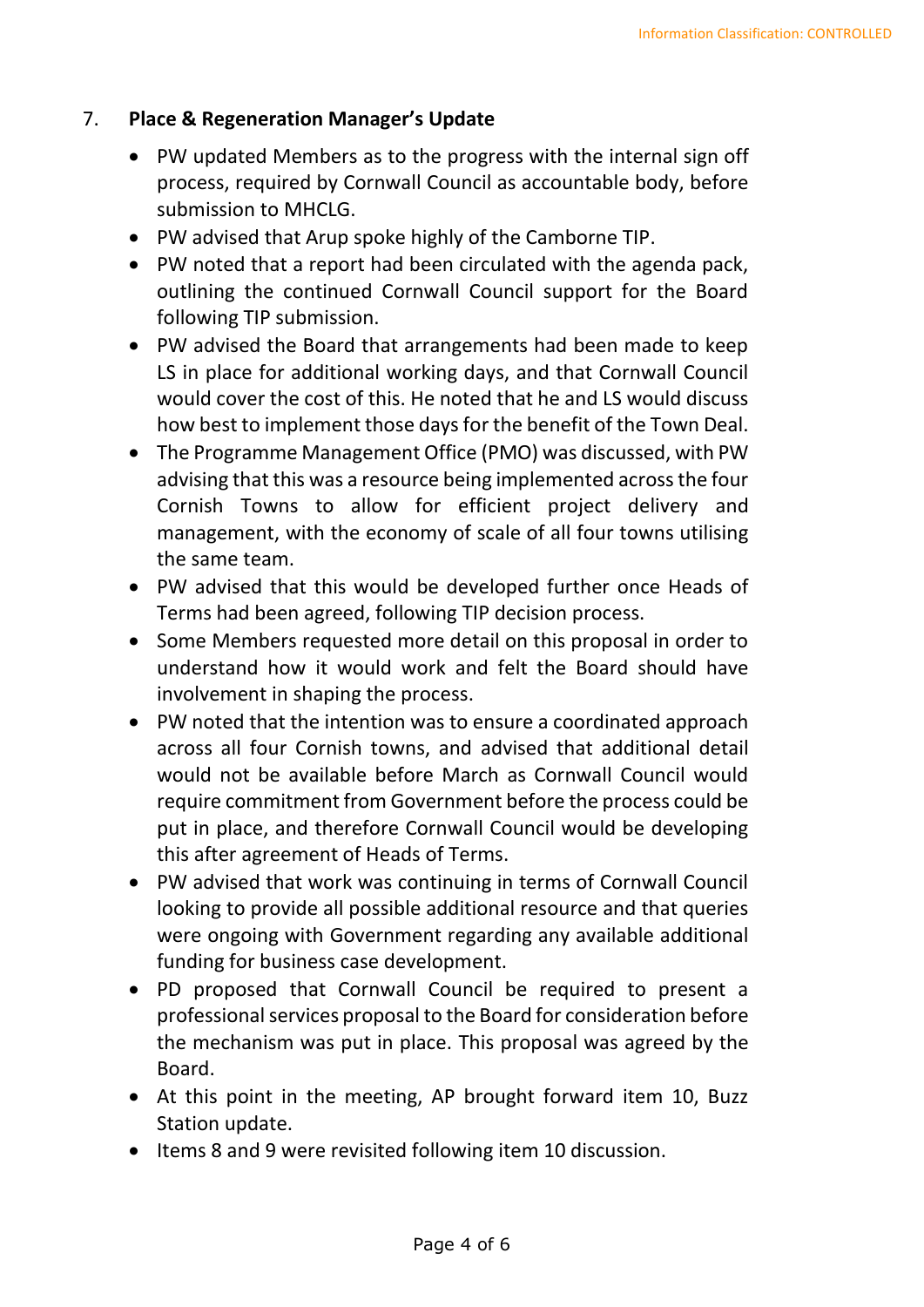#### 8. **Chair's update**

• AP had no further information to add, over and above that covered under other items.

#### 9. **Draft Town Investment Plan**

- It was noted that the meeting was no longer quorate for item 9 and 11-15 and therefore no decisions could be made.
- LS provided the Members present with an update on the latest version of the TIP, noting that information was being updated all the time and thstudio were currently working on an updated version.
- It was noted that a revised version would be circulated to the Board in due course.

#### 10. **Buzz Station update**

- MB noted the confidential nature of the active ongoing negotiations and provided Members with an update as to progress.
- It was noted that GCG had been in contact with AA and GE and were discussing GE possible involvement in negotiations moving forward.
- MB also advised Members that Arcadis were undertaking feasibility works and a report would be available shortly. Members noted that the outcome of this report may have an impact on the level of funding being sought.
- The reallocation of funds within the Accelerated Fund was discussed. It was noted that GCG was consulting with MHCLG regarding this reallocation.
- PW reminded Members that the Accelerated Fund and the main TIP needed to provide a joined-up narrative.
- There was some discussion around the possible projects that could perhaps take contribution from the TIP rather than the Accelerated Fund and vice versa, or certain projects being further enhanced.
- SH noted that the assistance of Camborne Town Council in defraying some of the funds by way of the purchase and management of an asset was being discussed at a meeting later that day.
- The Board agreed that the sum in the Accelerated Fund allocated to the Buzz Station be reallocated for the purchase and possible renovation of a town centre asset, subject to negotiations between LS, the Town Council and other stakeholders.